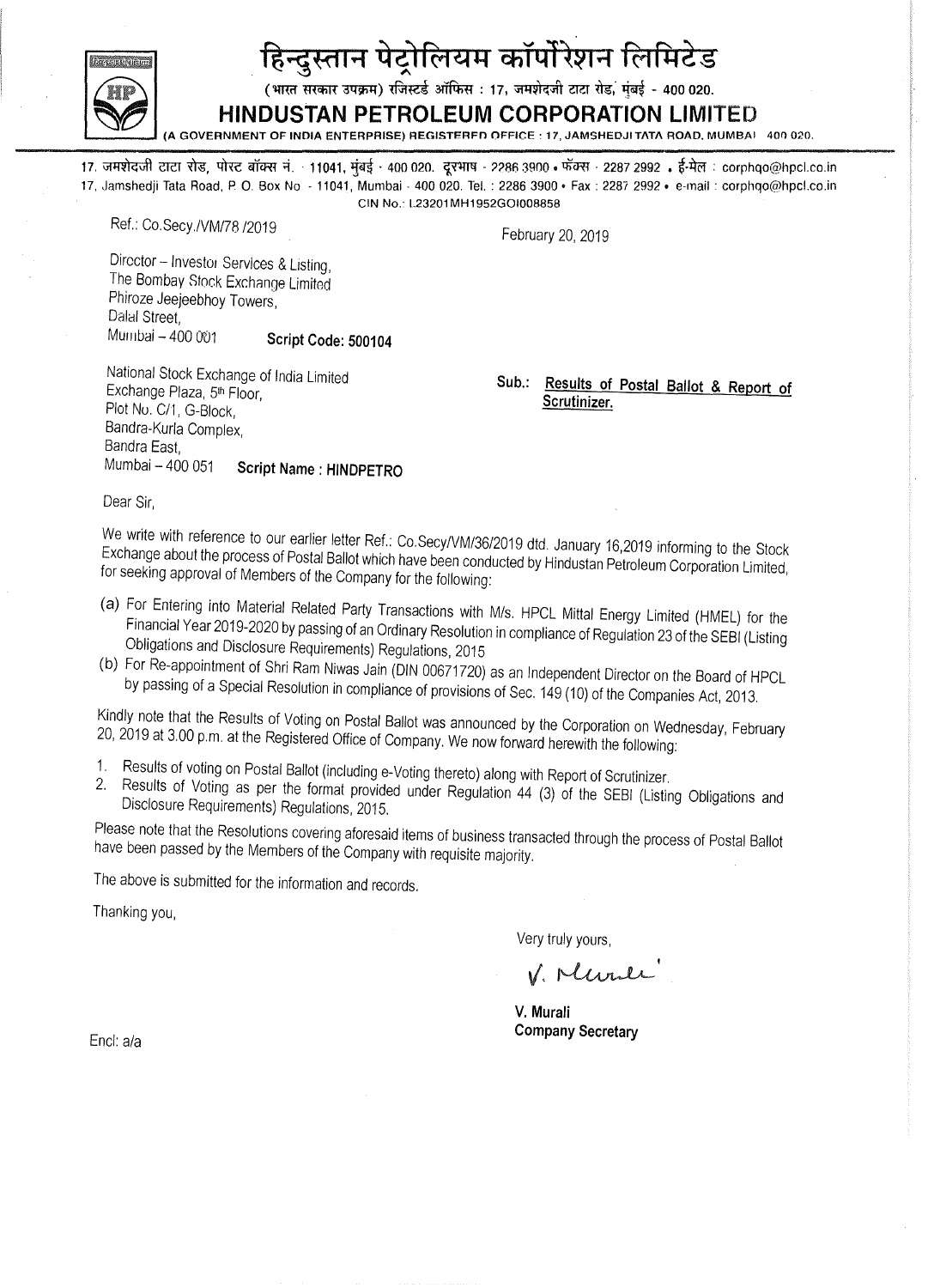*B. Com.,* F. C. S. **Company Secretary** 

**UPENDRASHUKLA** 

504, Navkar, Nandapatkar Road, Vile Parle East, Mumbai - 400 057. Resi : 2611 8257 Mob.: 98211 25846 E-mail: ucshukla@rediffmail.com

20<sup>th</sup> February, 2019

The Chairman & Managing Hindustan Petroleum Corporation Director,  $v_{\rm tot}$  and  $\frac{1}{2}$ Petroleum House, 17, Jamshedji Tata Road, Mumbai 400 020.

Dear Sir,

#### Sub: Report on Results of Voting including e-voting on Postal Ballot.

I am appointed as a Scrutinizer by Hindustan Petroleum Corporation Ltd. (HPCL) for conducting the process of postal ballot in a fair and transparent manner for seeking approval of Members of the Company for passing of Resolutions as per **Annexure-1** to this report as contemplated under Section 110 of the Companies Act, 2013 (hereinafter referred to as the 'Act') read with the Companies (Management & Administration) Rules, 2014 (hereinafter referred to as the 'Rules').

 $2^{\alpha}e^{\lambda l}$ 

 $\lambda$ <sup> $\sigma^2$ </sup>  $\mu^2$ 

 $\alpha^k$  to  $\alpha^k$  and  $\alpha^k$ 

 $\mathcal{P}'$  and  $\mathcal{P}'$ 

 $\lambda e^{i\ell x}$  3.00  $\lambda e^{i\ell x}$ 

HPCL dispatched Ballot papers along with Notice of Postal Ballot pursuant to Section 110 of the Act along with draft of Resolutions and explanatory statement as required under Section 102 of the Act to those members of the Company, whose names appeared in the Register of Members / records of Depositories, Central Depository Services (India) Limited (CDSL)/National Securities Depository Limited (NSDL) as on Record Date 4<sup>th</sup> January, 2019.

HPCL has appointed CDSL as an agency to conduct e-voting by the Members through their online evoting system. Postal Ballot papers were also emailed to those Members holding valid Email-Ids. Other than this, in respect of Members, who have not provided their Email-Ids and also Members holding shares in physical form, passwords were sent physically by Registrar and Transfer Agents (RTA) of HPCL for facilitating e-voting. The procedure for e-voting was fully covered in the communication to Members.

Accordingly, I had undertaken the assignment of scrutinizing the entire records and now, I hereby report as under:

| 1) | (a) Number of ballot papers posted on 15/01/2019 (physical)                                                                                       |   | 50,268                   |            |
|----|---------------------------------------------------------------------------------------------------------------------------------------------------|---|--------------------------|------------|
|    | (b) Number of ballot papers e-mailed on 16/01/2019                                                                                                |   | 2,16,091                 |            |
|    | (c) Number of ballot papers returned as undelivered by Post                                                                                       | ÷ | 3,742                    |            |
|    | (d) Number of e-mails bounced/undelivered as per CDSL email<br>(E-mails were re-sent and also physical postal ballot papers were sent<br>by post) |   | 13,637                   |            |
| 2) | Date & Time of commencement of voting cycle                                                                                                       |   | $17/01/2019$ (9:00 a.m.) |            |
| 3) | Last date & Time fixed for receiving ballot papers, duly completed:                                                                               |   | 15/02/2019 (5:00 p.m.)   |            |
| 4) | Last date $&$ Time fixed for voting through e-voting<br>÷                                                                                         |   | 15/02/2019 (5:00 p.m.)   |            |
|    |                                                                                                                                                   |   | áp. C. s                 | $\dots$ 2/ |

C-90, Snehadhara, Dadabhai Cross Road No.3, Vile Parle West, Mumbai - 400 056. Tel.: 2624 3350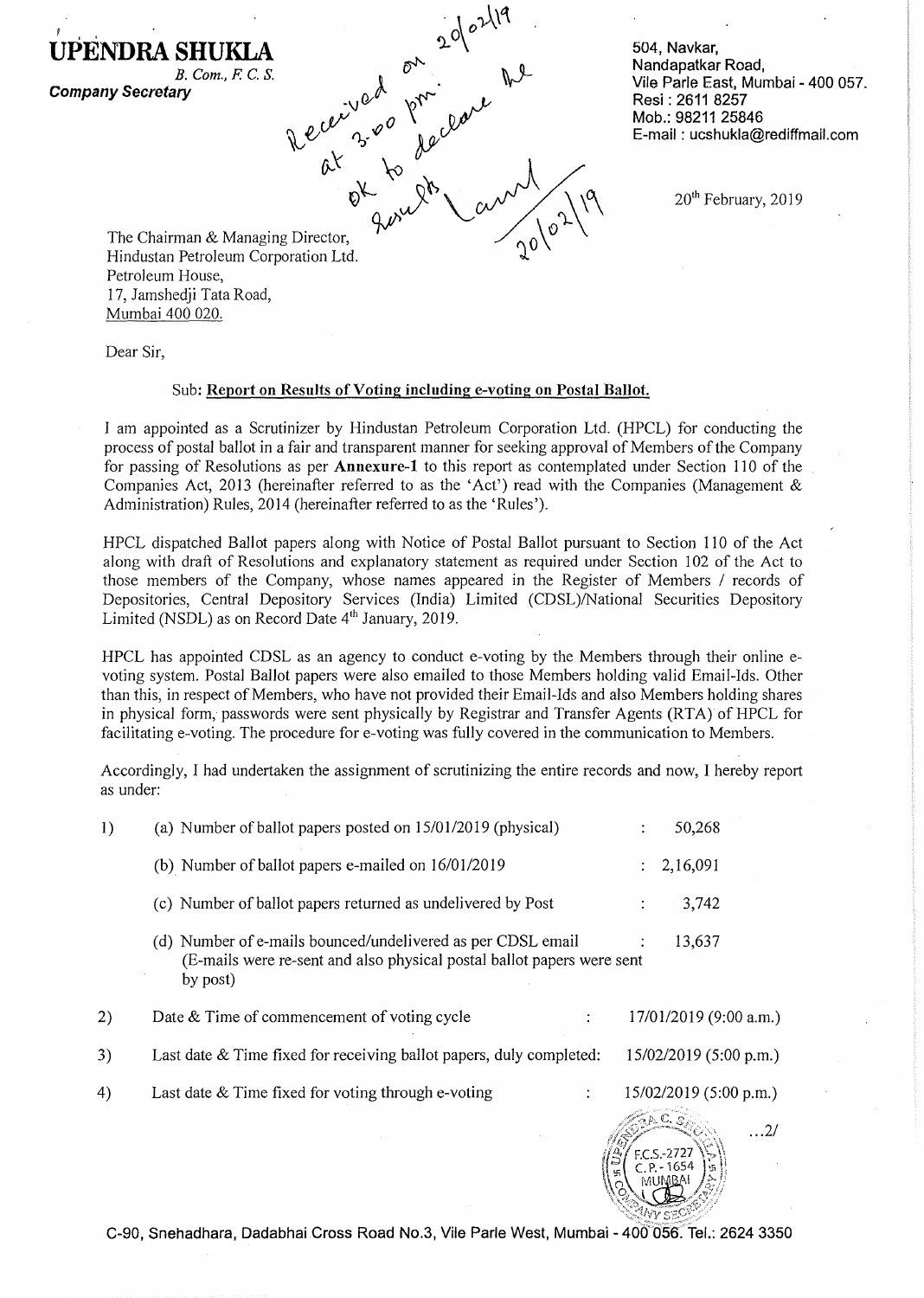| UPENDRA SHUKLA |  |
|----------------|--|
|----------------|--|

|  | × |
|--|---|
|  |   |

..

| 5)  | (a) Number of response received (Physical)                                                                                   | 1,356<br>$\ddot{\cdot}$                                                           |
|-----|------------------------------------------------------------------------------------------------------------------------------|-----------------------------------------------------------------------------------|
|     | (b) Number of response received (e-voting)                                                                                   | 1,240<br>$\ddot{\phantom{a}}$                                                     |
|     | <b>Total</b>                                                                                                                 | 2,596<br>$\ddot{\cdot}$                                                           |
| 6)  | (a) Number of valid ballot papers received (Physical)                                                                        | 1,250                                                                             |
| 7)  | (a) Number of invalid ballot papers received (physical)<br>(b) Number of invalid e-voting                                    | 106                                                                               |
|     | - Resolution 1<br>- Resolution 2                                                                                             | $\boldsymbol{0}$<br>0                                                             |
| 8)  | <b>Resolution 1 (Ordinary Resolution):</b>                                                                                   |                                                                                   |
|     | (a) Number of votes cast "For the Resolution (physical)"<br>(b) Number of votes cast "For the Resolution (e-voting)"         | $\ddot{\cdot}$<br>1,16,72,160 (1198 Ballots)<br>47,95,93,733 (1166 cases) *       |
|     | <b>Total Number of votes cast for the Resolution</b>                                                                         | 49,12,65,893 (99.93%)<br>$\ddot{\cdot}$                                           |
|     | (a) Number of votes cast "Against the Resolution (physical)"<br>(b) Number of votes cast "Against the Resolution (e-voting)" | 31,775 (48 Ballots)<br>$\ddot{\cdot}$<br>2,71,173 (66 Cases)<br>$\ddot{\cdot}$    |
|     | Total Number of votes cast against the Resolution                                                                            | 3,02,948 (0.07%)<br>÷                                                             |
| 9)  | <b>Resolution 2 (Special Resolution):</b>                                                                                    |                                                                                   |
|     | (a) Number of votes cast "For the Resolution (physical)"<br>(b) Number of votes cast "For the Resolution (e-voting)"         | 1,16,46,441 (1153 Ballots)<br>$\ddot{\ddot{z}}$<br>: $125,84,49,688$ (1149 cases) |
|     | <b>Total Number of votes cast for the Resolution</b>                                                                         | : 127,00,96,129(99.98%)                                                           |
|     | (a) Number of votes cast "Against the Resolution (physical)"<br>(b) Number of votes cast "Against the Resolution (e-voting)" | 26,399 (41 Ballots)<br>$\ddot{\cdot}$<br>2,96,491 (89 Cases)<br>$\ddot{\cdot}$    |
|     | Total Number of votes cast against the Resolution                                                                            | 3,22,890 (0.02%)<br>$\ddot{\cdot}$                                                |
| 10) | Number of invalid votes (physical)<br>Number of invalid votes (e-voting)                                                     | 42,784 (106 Ballots)<br>$\ddot{\cdot}$                                            |
|     | -Resolution 1<br>-Resolution 2                                                                                               | Nil<br>Nil                                                                        |

Ballot forms received after the prescribed last date & time were not considered.

\* The e-votes casted by Oil and Natural Gas Corporation Limited (ONGC) has not been taken into consideration for this purpose since ONGC being a Related Party as defined under Sec. 2 (76) of the Companies Act, 2013 read with Regulation 2 (1) (zb) of SEBI (Listing Obligations and Disclosure Requirements) Regulations, 2015.

Item No.1: 07 Members did not vote on e-voting. 04 Members did not vote on Physical Ballot. Item No.2: 02 Members did not vote on e-voting. 56 Members did not vote on Physical Ballot.

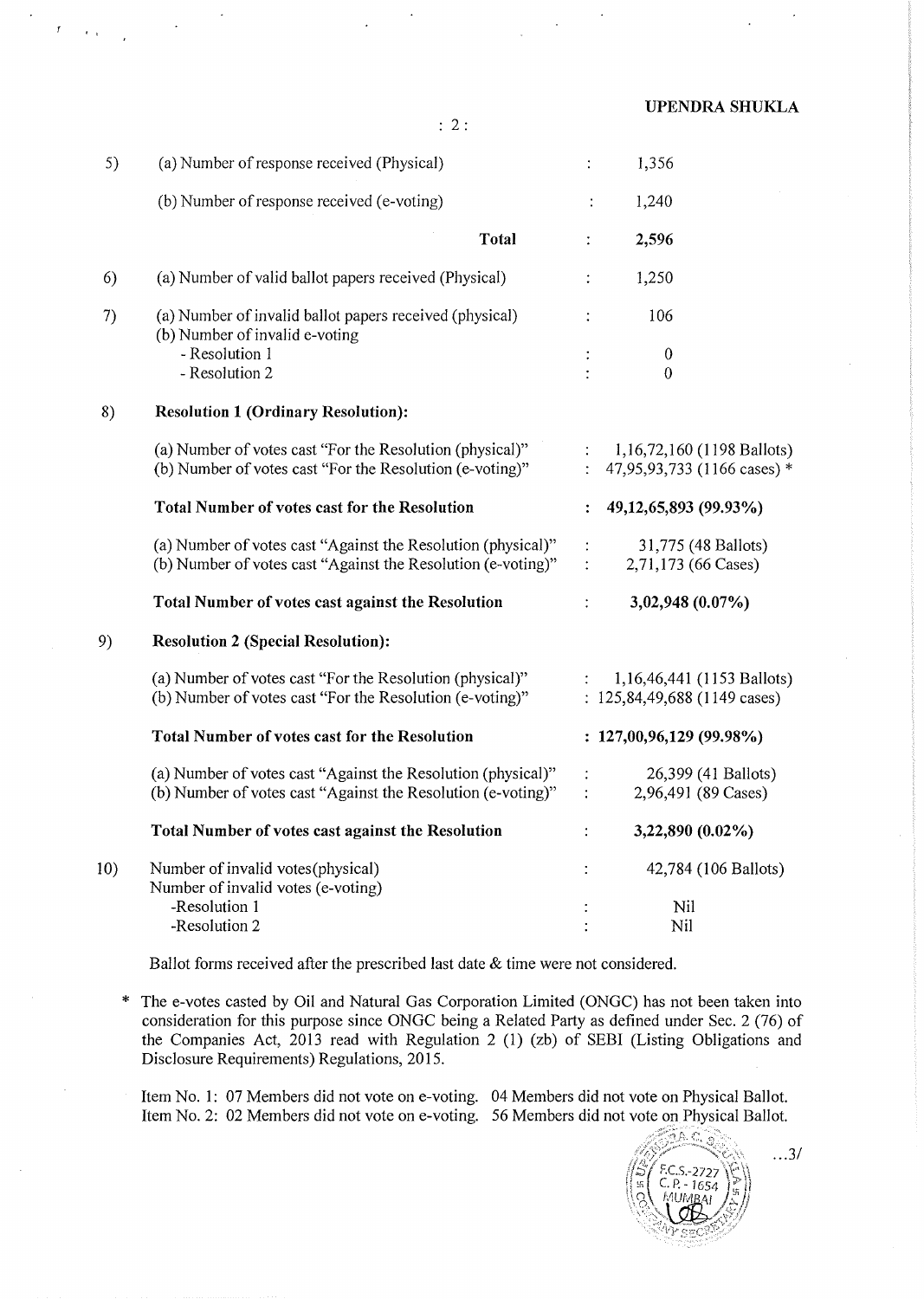A summarized statement showing the details of votes cast is annexed as **Annexure-2** and forms part of this report.

Basis of acceptance and also the basis of rejection of votes are provided in **Annexure-3** of this report.

## **Conclusion -**

**i. For Resolution 1 (Ordinary Resolution): Approval of Material Related Party Transactions to be entered during Financial Year 2019-2020.** 

"Since the number of votes cast by the Members in favour of the Resolution is more than the number of votes cast against the Resolution, the proposed Ordinary Resolution as per **Annexure** - 1 may be declared as passed."

**ii. For Resolution 2 (Special Resolution): Re-appointment of Shri Ram Niwas Jain (DIN-00671720), as an Independent Director of the Corporation.** 

"Since the number of votes cast by the Members in favour of the Resolution is more than three times the number of votes cast against the Resolution, the proposed Special Resolution as per **Annexure - 1** may be declared as passed."

Thanking you,



Yours faithfully,

LQ£ (U.C. SHUKLA) PRACTISING COMPANY SECETARY FCS: 2727/CP: 1654

Encl: as above.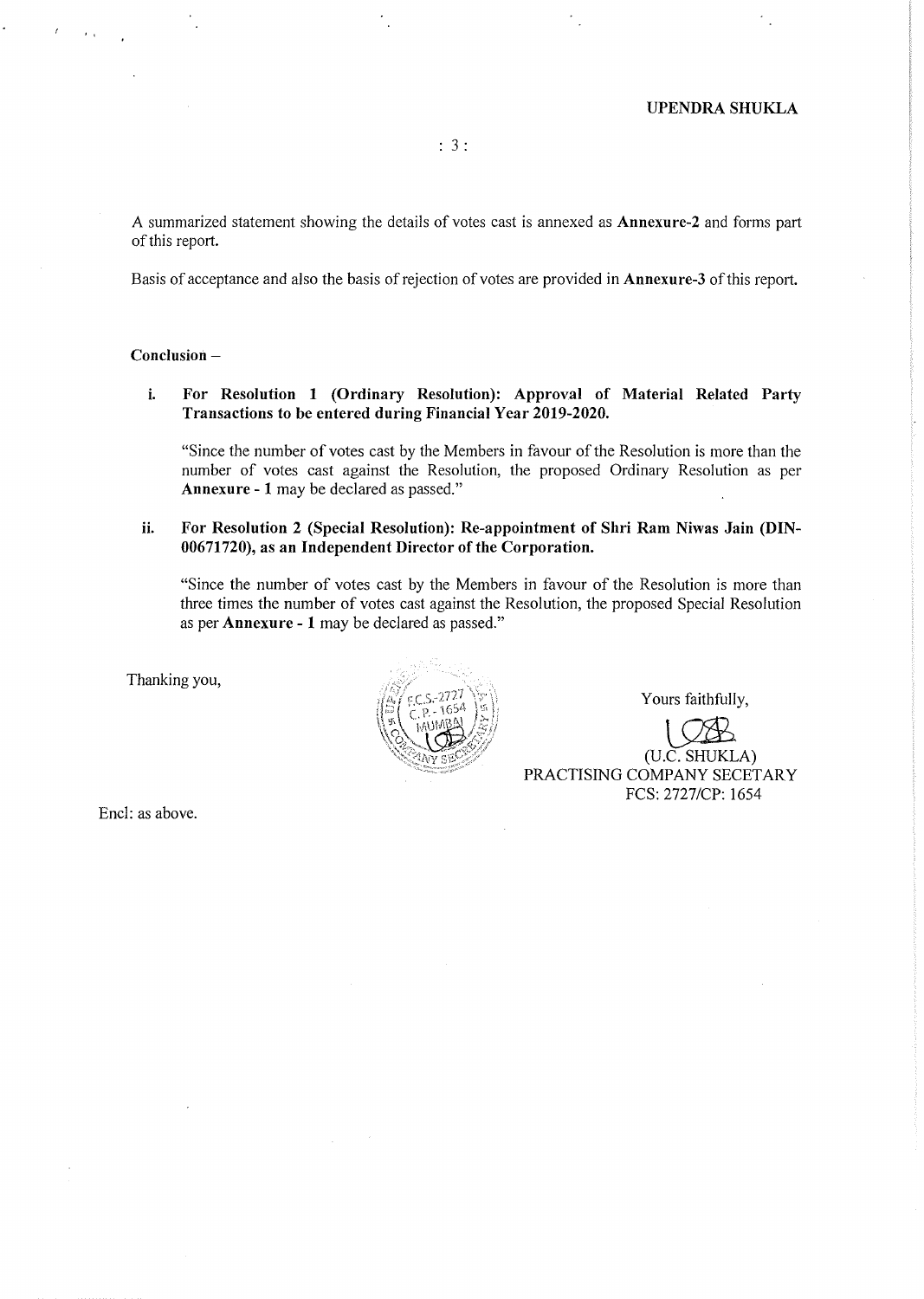#### UPENDRA SHUKLA

#### Annexure  $-1$

#### 1 Ordinary Resolution for Approval of Material Related Party Transactions to be entered during Financial Year 2019-2020:

"Resolved that pursuant to Regulation 23 and such other applicable Regulations, if any, of the SEBI (Listing Obligations and Disclosure Requirements) Regulations, 2015 (Including any statutory modifications or re-enactment thereof for the time being in force), the approval of Members of the Company be and is hereby accorded to the Material Related Party Transactions to be entered into with Joint Venture Company, M/s. HPCL Mittal Energy Limited (HMEL for the Financial Year 2019-2020 for a value Ra. 47,954.44 Crores (Rupees Forty Seven Thousand Nine Hundred Fifty Four Crores and Forty Four Lakhs) and that the Board of Directors of the Company or any other Persons authorised by the Board, be and is hereby authorised to perform and execute all such deeds, matters, and things including delegation of such authority as may be deemed necessary or expedite to give effect to this resolution and for the matters connected therewith or incidental thereto."

#### 2 Special Resolution for Re-appointment of Shri Ram Niwas Jain (DIN-00671720), as an Independent Director of the Corporation.

"Resolved that pursuant to the provisions of Section 149 and 152 read with Schedule IV and other applicable provisions, if any, of the Companies  $Act$  2013 ("the Act"), the Companies (Appointment and Qualification of Directors) Rules, 2014 and the applicable provisions of the SEBI (Listing Obligations and Disclosure Requirements) Regulations, 2015 (including any statutory modification(s) or re-enactment(s) thereof, for the time being in force), approval of Members of the Company be and is hereby accorded for re-appointment of Shri Ram Niwas Jain (DIN00671720) as an independent Director of the Company for a period of one year from the date of completion of existing tenure i.e. November 19, 2018, not liable to retire by rotation."

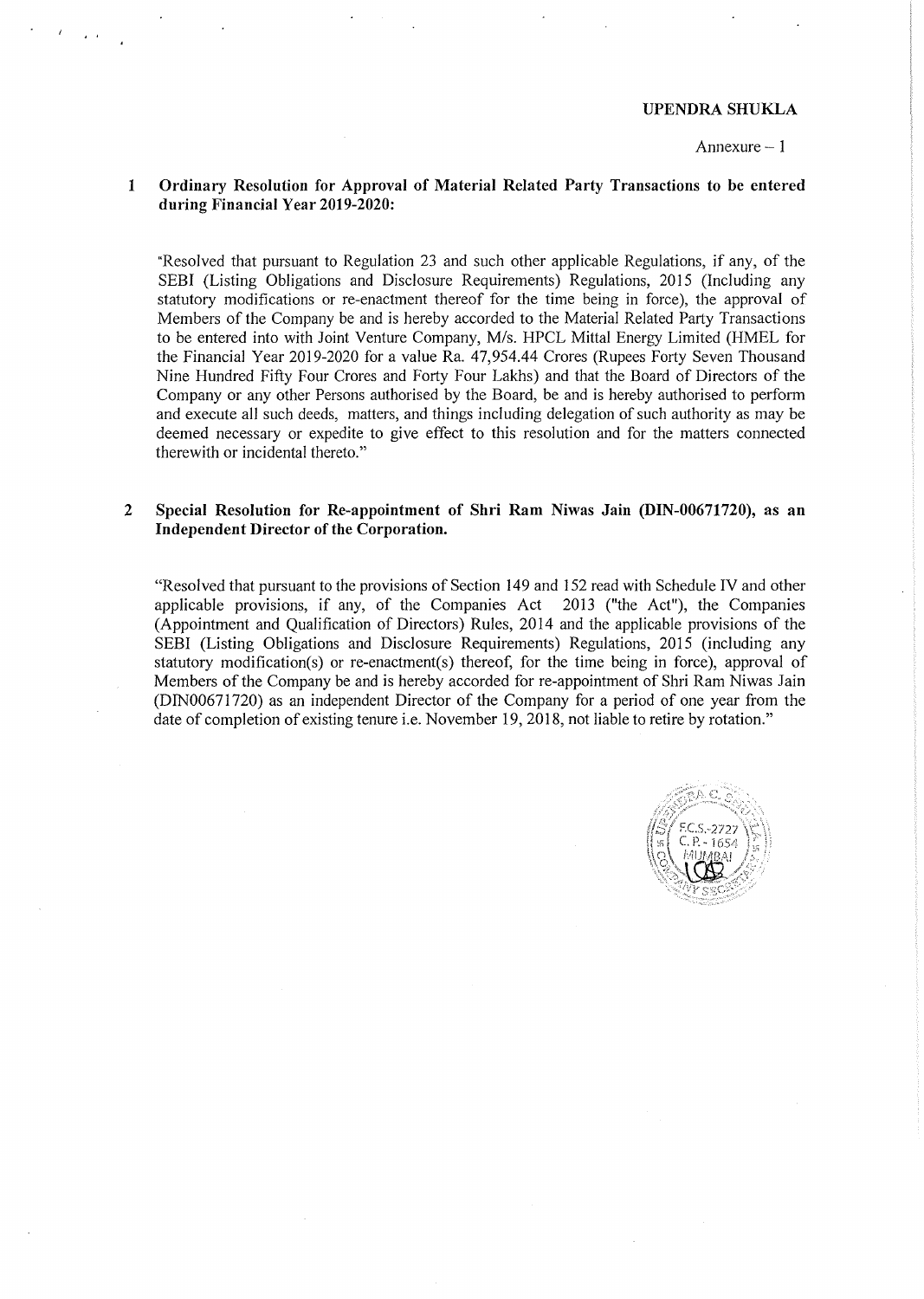# UPENDRASHUKLA

Annexure 2

#### Report on Results on Voting including e-voting on Postal Ballot

## Resolution 1 (Ordinary Resolution):

|                                                               | HINDUSTAN PETROLEUM CORPORATION LTD                                             |             |        |              |            |              |               |  |  |  |  |  |
|---------------------------------------------------------------|---------------------------------------------------------------------------------|-------------|--------|--------------|------------|--------------|---------------|--|--|--|--|--|
| <b>POSTAL BALLOT</b>                                          |                                                                                 |             |        |              |            |              |               |  |  |  |  |  |
| SUMMARY REPORT OF VOTES CAST ON ORDINARY RESOLUTION<br>$%$ of |                                                                                 |             |        |              |            |              |               |  |  |  |  |  |
| Sr.                                                           | % of<br><b>Particulars</b><br>$%$ of<br>Total<br><b>Shares</b><br><b>Shares</b> |             |        |              |            |              |               |  |  |  |  |  |
| No.                                                           |                                                                                 | Forms/Cases | Total  | Held         | Holding    | Voted        | <b>Shares</b> |  |  |  |  |  |
|                                                               |                                                                                 |             |        |              |            |              | <b>Voted</b>  |  |  |  |  |  |
|                                                               | Assent                                                                          | 1,198       | 48.35  | 1,16,73,580  | 2.35       | 1,16,72,160  | 2.37          |  |  |  |  |  |
|                                                               | (Physical)                                                                      |             |        |              |            |              |               |  |  |  |  |  |
|                                                               | Assent                                                                          | 1,166       | 47.05  | 48,41,05,001 | 97.59      | 47,95,93,733 | 97.56         |  |  |  |  |  |
|                                                               | $(E-voting)$                                                                    |             |        |              |            |              |               |  |  |  |  |  |
|                                                               | <b>SUB TOTAL</b>                                                                | 2,364       | 95.40  | 49,57,78,581 | 99.94      | 49,12,65,893 | 99.93         |  |  |  |  |  |
| $\overline{2}$                                                | Dissent                                                                         | 48          | 1.94   | 31,775       | Negligible | 31,775       | Negligible    |  |  |  |  |  |
|                                                               | (Physical)                                                                      |             |        |              |            |              |               |  |  |  |  |  |
|                                                               | Dissent                                                                         | 66          | 2.66   | 2,71,173     | 0.06       | 2,71,173     | 0.07          |  |  |  |  |  |
|                                                               | (E-voting)                                                                      |             |        |              |            |              |               |  |  |  |  |  |
| $\mathbf{2}$                                                  | <b>SUB TOTAL</b>                                                                | 114         | 4.60   | 3,02,948     | 0.06       | 3,02,948     | 0.07          |  |  |  |  |  |
|                                                               |                                                                                 |             |        |              |            |              |               |  |  |  |  |  |
|                                                               | <b>TOTAL</b>                                                                    | 2,478       | 100.00 | 49,60,81,529 | 100.00     | 49,15,68,841 | 100.00        |  |  |  |  |  |
|                                                               |                                                                                 |             |        |              |            |              |               |  |  |  |  |  |
| 3                                                             | Invalid                                                                         | 106         | N.A.   | 42,784       | N.A.       | 42,784       | N.A.          |  |  |  |  |  |

Note: The e-votes casted by Oil and Natural Gas Corporation Limited (ONGC) has not been taken into consideration for this purpose since ONGC being a Related Party as defined under Sec. 2 (76) of the Companies Act, 2013 read with Regulation 2 (1) (zb) of SEBI (Listing Obligations and Disclosure Requirements) Regulations, 2015.

#### Resolution 2 (Special Resolution):

| HINDUSTAN PETROLEUM CORPORATION LTD                |                                                                                                |            |        |                  |            |               |               |  |  |  |  |
|----------------------------------------------------|------------------------------------------------------------------------------------------------|------------|--------|------------------|------------|---------------|---------------|--|--|--|--|
| POSTAL BALLOT                                      |                                                                                                |            |        |                  |            |               |               |  |  |  |  |
| SUMMARY REPORT OF VOTES CAST ON SPECIAL RESOLUTION |                                                                                                |            |        |                  |            |               |               |  |  |  |  |
| Sr.                                                | <b>Particulars</b><br>$%$ of<br>$%$ of<br><b>Total</b><br><b>Shares</b><br><b>Shares Voted</b> |            |        |                  |            |               |               |  |  |  |  |
| No.                                                |                                                                                                | Forms/Case | Total  | Held             | Holding    |               | <b>Shares</b> |  |  |  |  |
|                                                    |                                                                                                | s          |        |                  |            |               | <b>Voted</b>  |  |  |  |  |
| 1                                                  | Assent                                                                                         | 1,153      | 47.41  | 1,16,47,855      | 0.92       | 1,16,46,441   | 0.92          |  |  |  |  |
|                                                    | (Physical)                                                                                     |            |        |                  |            |               |               |  |  |  |  |
|                                                    | Assent                                                                                         | 1,149      | 47.24  | 126,29,60,956    | 99.06      | 125,84,49,688 | 99.06         |  |  |  |  |
|                                                    | (E-voting)                                                                                     |            |        |                  |            |               |               |  |  |  |  |
| 1                                                  | <b>SUB TOTAL</b>                                                                               | 2,302      | 94.65  | 127,46,08,811    | 99.98      | 127,00,96,129 | 99.98         |  |  |  |  |
| $\overline{2}$                                     | Dissent                                                                                        | 41         | 1.69   | 26,399           | Negligible | 26,399        | Negligible    |  |  |  |  |
|                                                    | (Physical)                                                                                     |            |        |                  |            |               |               |  |  |  |  |
|                                                    | Dissent                                                                                        | 89         | 3.66   | 2,96,491         | 0.02       | 2,96,491      | 0.02          |  |  |  |  |
|                                                    | $(E\text{-voting})$                                                                            |            |        |                  |            |               |               |  |  |  |  |
| $\mathbf{2}$                                       | <b>SUB TOTAL</b>                                                                               | 130        | 5.35   | 3,22,890         | 0.02       | 3,22,890      | 0.02          |  |  |  |  |
|                                                    |                                                                                                |            |        |                  |            |               |               |  |  |  |  |
|                                                    | <b>TOTAL</b>                                                                                   | 2,432      | 100.00 | 127, 49, 31, 701 | 100.00     | 127,04,19,019 | 100.00        |  |  |  |  |
|                                                    |                                                                                                |            |        |                  |            |               |               |  |  |  |  |
| 3                                                  | Invalid                                                                                        | 106        | N.A.   | 42,784           | N.A.       | 42,784        | N.A.          |  |  |  |  |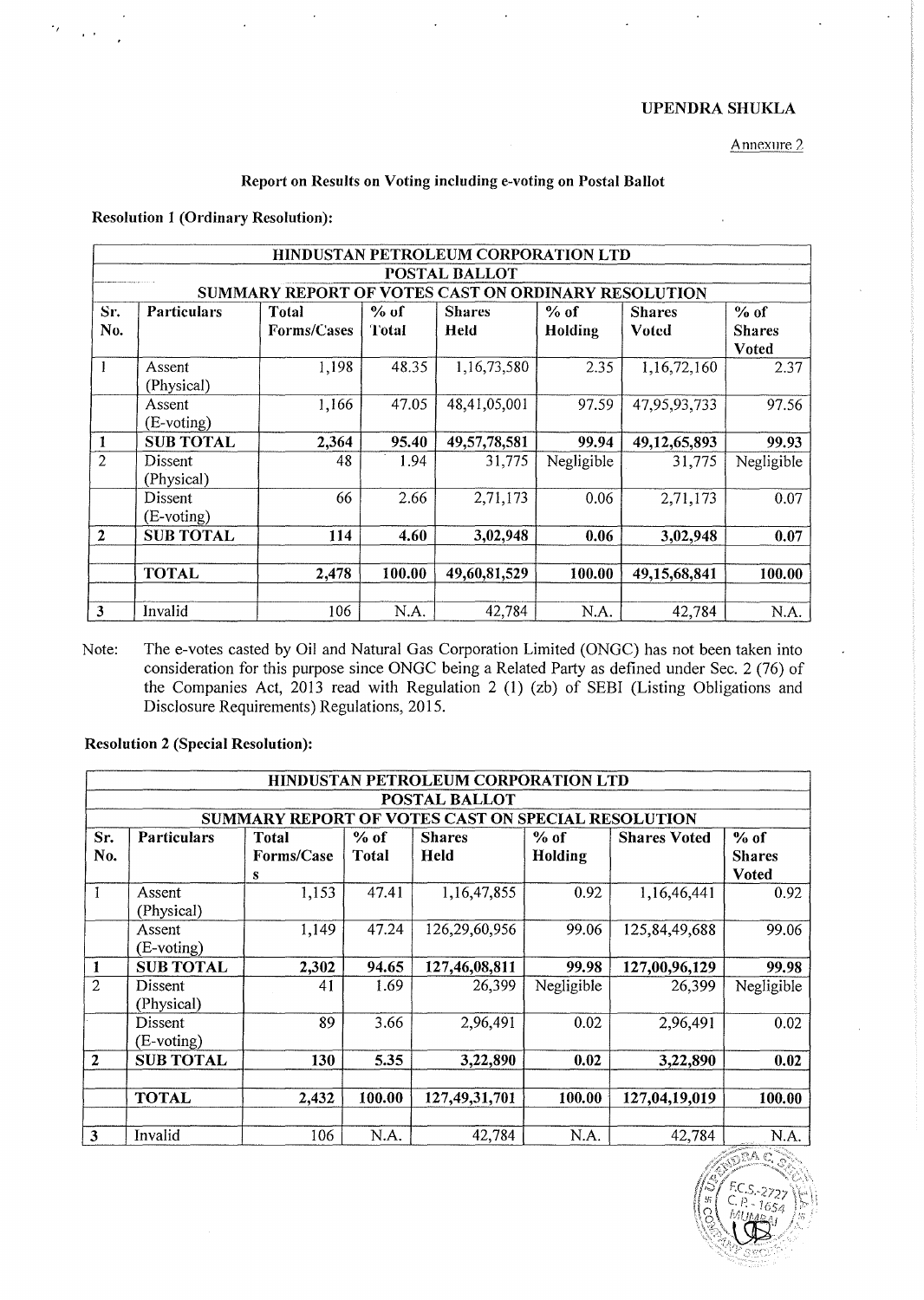#### **UPENDRASHUKLA**

#### Annexure 3

#### **Hindustan Petroleum Corporation Ltd - Postal Ballot**

#### **BASIS OF ACCEPTANCE**

, .

- 1. Where a Postal Ballot form is complete in all respects and its particulars tally with the Register of Members as on 04/01/2019, which was the basis for dispatch of notice and postal ballot form.
- 2. Where the assent or dissent has been given clearly by any other mark like 'Yes" 'Y' or "No" 'N' etc., the postal ballot form has been considered.
- 3. Where a joint Member has signed the postal ballot form instead of the first named Member, the vote cast by the joint named Members is considered.
- 4. Where a Member has voted for less number of shares than his actual shareholding, the numbers of shares (votes) indicated/cast were only considered.

#### **BASIS OF REJECTION**

- 1. Where a ballot form is not signed.
- 2. Specimen signature of the Member differs materially with that of the signature in the ballot form.
- 3. Where a Member has not put any tick mark on either assent or dissent.
- 4. Where a Member has put tick mark on both columns showing "assent" and "dissent".
- 5. In case where a postal ballot form has been signed by the authorized signatory/power of attorney holder and certified true copy of Board Resolution/power of attorney/letter of authority is not received/not on record.
- 6. Where a postal ballot form received in a torn or mutilated form where it is difficult to state whether it is showing "Assent" or "Dissent".
- 7. Where the thumb impression has been put in postal ballot form, which is not duly attested by the prescribed authority.
- 8. Where the Member has casted vote through e-voting as also through the ballot paper, vote casted through ballot paper was rejected.



(U.C. SHUKLA)<br>PRACTISING COMPANY SECETARY PCS: 2727/CP: 1654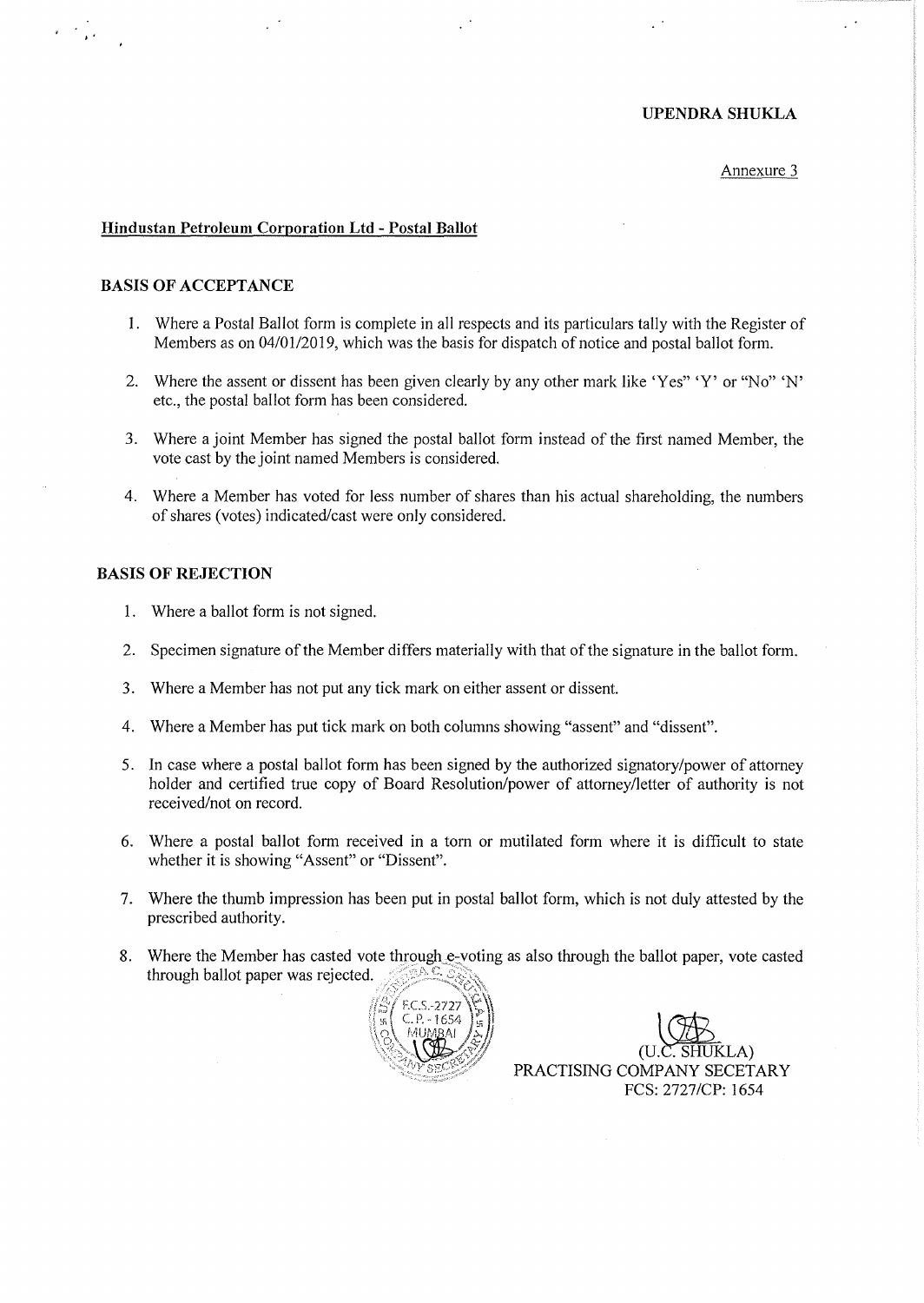| <b>Hindustan Petroleum Corporation Limited</b>                               |                                                                                                                                                                                                                                                                                            |             |              |                               |               |                           |                               |                               |
|------------------------------------------------------------------------------|--------------------------------------------------------------------------------------------------------------------------------------------------------------------------------------------------------------------------------------------------------------------------------------------|-------------|--------------|-------------------------------|---------------|---------------------------|-------------------------------|-------------------------------|
| <b>Resolution Required: (Ordinary)</b>                                       | 1 - For Entering into Material Related Party Transactions with M/s. HPCL Mittal Energy Limited for the<br>Financial Year 2019-2020 by passing of an Ordinary Resolution in compliance of Regulation 23 of the SEBI<br>(Listing Obligations and Disclosure Requirements) Regulations, 2015. |             |              |                               |               |                           |                               |                               |
| Whether promoter/ promoter group are interested in<br>the agenda/resolution? |                                                                                                                                                                                                                                                                                            |             |              |                               |               | <b>NO</b>                 |                               |                               |
| Category                                                                     | Mode of                                                                                                                                                                                                                                                                                    |             |              |                               |               |                           |                               |                               |
|                                                                              | Voting                                                                                                                                                                                                                                                                                     |             |              | % of Votes Polled             |               |                           | % of Votes in                 |                               |
|                                                                              |                                                                                                                                                                                                                                                                                            | No. of      | No. of votes | on outstanding                |               | No. of Votes No. of Votes | favour on votes               | % of Votes against            |
|                                                                              |                                                                                                                                                                                                                                                                                            | shares held | polled       | shares                        | $-$ in favour | $-A$ gainst               | polled                        | on votes polled               |
|                                                                              |                                                                                                                                                                                                                                                                                            | $[1]$       | $[2]$        | $[3] = \{ [2] / [1] \}^* 100$ | $[4]$         | [5]                       | $[6] = \{ [4] / [2] \} * 100$ | $[7] = \{ [5] / [2] \} * 100$ |
|                                                                              | E-Voting                                                                                                                                                                                                                                                                                   |             | 0            | 0.0000                        | $\Omega$      | 0                         | 0.0000                        | 0.0000                        |
| Promoter and Promoter                                                        | Poll                                                                                                                                                                                                                                                                                       |             | $\Omega$     | 0.0000                        | $\Omega$      | O                         | 0.0000                        | 0.0000                        |
| Group                                                                        | <b>Postal Ballot</b>                                                                                                                                                                                                                                                                       | O.          | 0            | 0.0000                        | $\Omega$      | 0                         | 0.0000                        | 0.0000                        |
|                                                                              | <b>Total</b>                                                                                                                                                                                                                                                                               |             | U            | 0.0000                        | 0             | റ                         | 0.0000                        | 0.0000                        |
|                                                                              | E-Voting                                                                                                                                                                                                                                                                                   |             | 467009892    | 83.3596                       | 466761859     | 248033                    | 99.9469                       | 0.0531                        |
|                                                                              | Poll                                                                                                                                                                                                                                                                                       |             | 0            | 0.0000                        | 0             | 0                         | 0.0000                        | 0.0000                        |
| Public Institutions                                                          |                                                                                                                                                                                                                                                                                            | 560235152   |              |                               |               |                           |                               |                               |
|                                                                              | <b>Postal Ballot</b>                                                                                                                                                                                                                                                                       |             |              | 0.0000                        | Ω             | <sup>0</sup>              | 0.0000                        | 0.0000                        |
|                                                                              | <b>Total</b>                                                                                                                                                                                                                                                                               |             | 467009892    | 83.3596                       | 466761859     | 248033                    | 99.9469                       | 0.0531                        |
|                                                                              | E-Voting                                                                                                                                                                                                                                                                                   |             | 12855014     | 1.3341                        | 12831874      | 23140                     | 99.8200                       | 0.1800                        |
|                                                                              | Poll                                                                                                                                                                                                                                                                                       |             |              | 0.0000                        | O             | Ω                         | 0.0000                        | 0.0000                        |
| <b>Public Non Institutions</b>                                               |                                                                                                                                                                                                                                                                                            | 963587473   |              |                               |               |                           |                               |                               |
|                                                                              | <b>Postal Ballot</b>                                                                                                                                                                                                                                                                       |             | 11703935     | 1.2146                        | 11672160      | 31775                     | 99.7285                       | 0.2715                        |
|                                                                              | <b>Total</b>                                                                                                                                                                                                                                                                               |             | 24558949     | 2.5487                        | 24504034      | 54915                     | 99.7764                       | 0.2236                        |
| <b>Total</b>                                                                 |                                                                                                                                                                                                                                                                                            | 1523822625  | 491568841    | 32.2589                       | 491265893     | 302948                    | 99.9384                       | 0.0616                        |

The e-votes casted by Oil and Natural Gas Corporation Limited (ONGC) has not been taken into consideration for the above since ONGC being a Related Party as defined under Sec. 2 (76) of the Companies Act, 2013 read with Regulation 2 (1) (zb) of SEBI (Listing Obligations and Disclosure Requirements) Regulations, 2015.

 $\mathcal{A}$ 

 $\sim$ 

 $\sim$